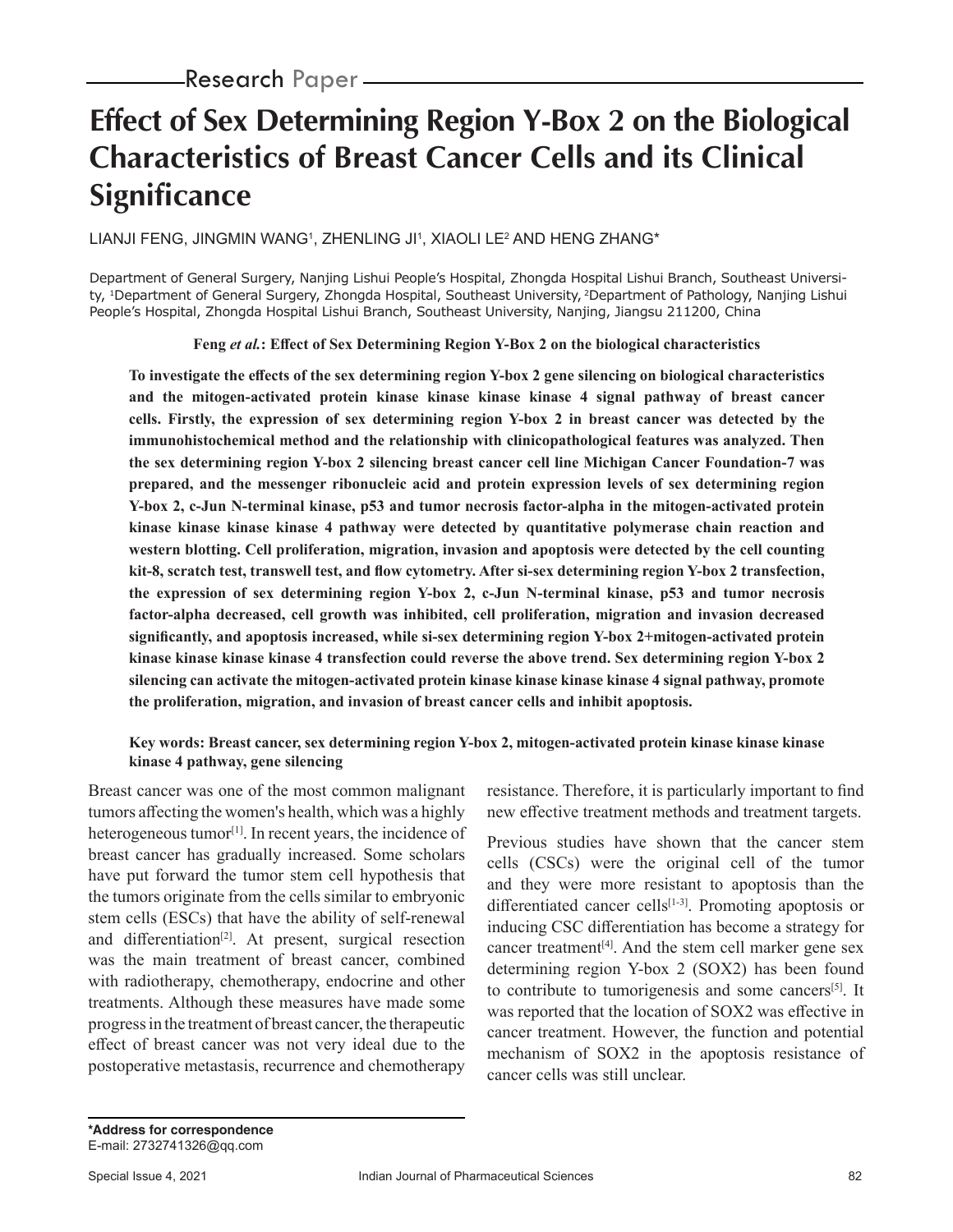The activation of p53 and tumor necrosis factoralpha  $(TNF-\alpha)$  in the mitogen-activated protein kinases (MAPK) signaling pathway can regulate the inflammatory and apoptotic signal pathways $[6,7]$ . In particular, mitogen-activated protein kinase kinase kinase kinase 4 (MAP4K4) in the MAPK signal pathway can activate the cascade of TNF-α and MAPK signal pathways at the same time and the cascade activation of the MAPK signal pathway can regulate the expression of p38, c-Jun N-terminal kinase (JNK) and extracellular signal-regulated kinase proteins downstream, thus regulating the cell proliferation and apoptosis[8]. Some studies have found that the signal pathway involved in MAP4K4 may be that MAP4K4, as a downstream molecule of SOX2 involved in the induction of apoptosis. The silencing SOX2 can activate the mitochondrial pathway and death receptor pathway regulated by MAP4K4 molecules to participate in the pathway of apoptosis<sup>[9]</sup>. These findings deepen our understanding of the molecular mechanism of SOX2 in the apoptosis and propose new strategies for the treatment of human breast cancer.

Therefore, in this study, the immunohistochemical method was used to analyze the expression and correlation of SOX2 and MAP4K4 genes in breast cancer. And the molecular regulation of SOX2 and MAP4K4 in breast cancer cell proliferation and apoptosis were explored *in vitro* cell experiments, thus provide a theoretical basis for the clinical diagnosis, treatment, and prognosis of breast cancer.

# **MATERIALS AND METHODS**

## **Pathological tissue sources:**

From January 2017 to July 2020, 60 patients with breast cancer who underwent surgery in the breast armor surgery of our hospital were collected. The patients were diagnosed as breast cancer by pathological examination, the age distribution was 37-79 y old, the average age was  $55\pm3.21$  y old. According to the standard of diagnosis and treatment of breast cancer in 2011, the general clinical data of patients were collected, including age, sex, tumor size, location, degree of differentiation, depth of invasion, lymph node metastasis, tumor, nodes and metastases (TNM) stage, other clinicopathological data and the normal paracancerous tissues of the same patient  $\geq$ 5 cm from the tumor margin were taken as the control group. This study was approved by the Ethics Committee of Nanjing Lishui People's Hospital, Zhongda Hospital Lishui Branch, Southeast University.

# **Cell culturing:**

Human breast cancer cell line MCF-7 was purchased from the Chinese Academy of Sciences (Shanghai, China) and cultured in a DMEM medium containing 10 % fetal bovine serum (FBS) (50 μg/ml streptomycin and 100  $\mu$ g/ml penicillin at 37° provided with 5 % carbon dioxide). According to the instructions of LipofectamineTM 2000, the cellosaurus cell line (EC9706) cells growing to logarithmic phase were inoculated on a 6-well plate with  $5 \times 10^4$  cells/well and cultured in an antibiotic-free medium for 24 h. The Lipo2000-small interfering ribonucleic acid (siRNA) complex was prepared and added to the 6-well plate and cultured for 6 h. The medium containing serum was changed and the transfection effect was detected by western blotting (WB) after 48 h of culturing. Experimental groups including the control group (without transfection of any sequence), negative group (NC group) (transfection of SOX2 negative control sequence), pcDNA-SOX2 group (transfection of SOX2 overexpression vector), small interfering-SOX2 (si-SOX2) group (transfection of si-SOX2) and si-SOX2+MAP4K4 group (transfection of silent SOX2 and addition of MAP4K4 signal pathway agonist).

# **Cell transfection and cloning:**

The cells with good density in each group were selected for cell transfection. Breast cancer cells in the logarithmic growth phase were selected for cell counting. 1000 cells per well were inoculated into a six-well plate. 2 ml culture medium was added to each well and cultured for 7 d. Take out the a six-well plate (2 multiple wells in each group) and discard the culture medium in the well, wash it twice with phosphate-buffered saline (PBS) and fix it with methanol for 10 min and finally dye it with 0.1 % crystal violet for 20 min. After washed with PBS, 5 visual fields were randomly selected to observe the cells under a microscope (400x) and the colony count was counted.

# **Cell proliferation:**

The cells in the logarithmic growth phase were selected and made into a single cell suspension and inoculated evenly in a 96-well plate (100 μl/well, 5000 cells) until the cells adhered to the wall. According to the experimental requirements, the medium was changed after the same amount of trypticase soy agar or tryptone soya agar (TSA) or culture medium was treated for 24 h and the medium containing 10 μl cell counting kit-8 (CCK-8) solution was added to each well, with a total volume of 100 μl. The 96-well plate was shaken evenly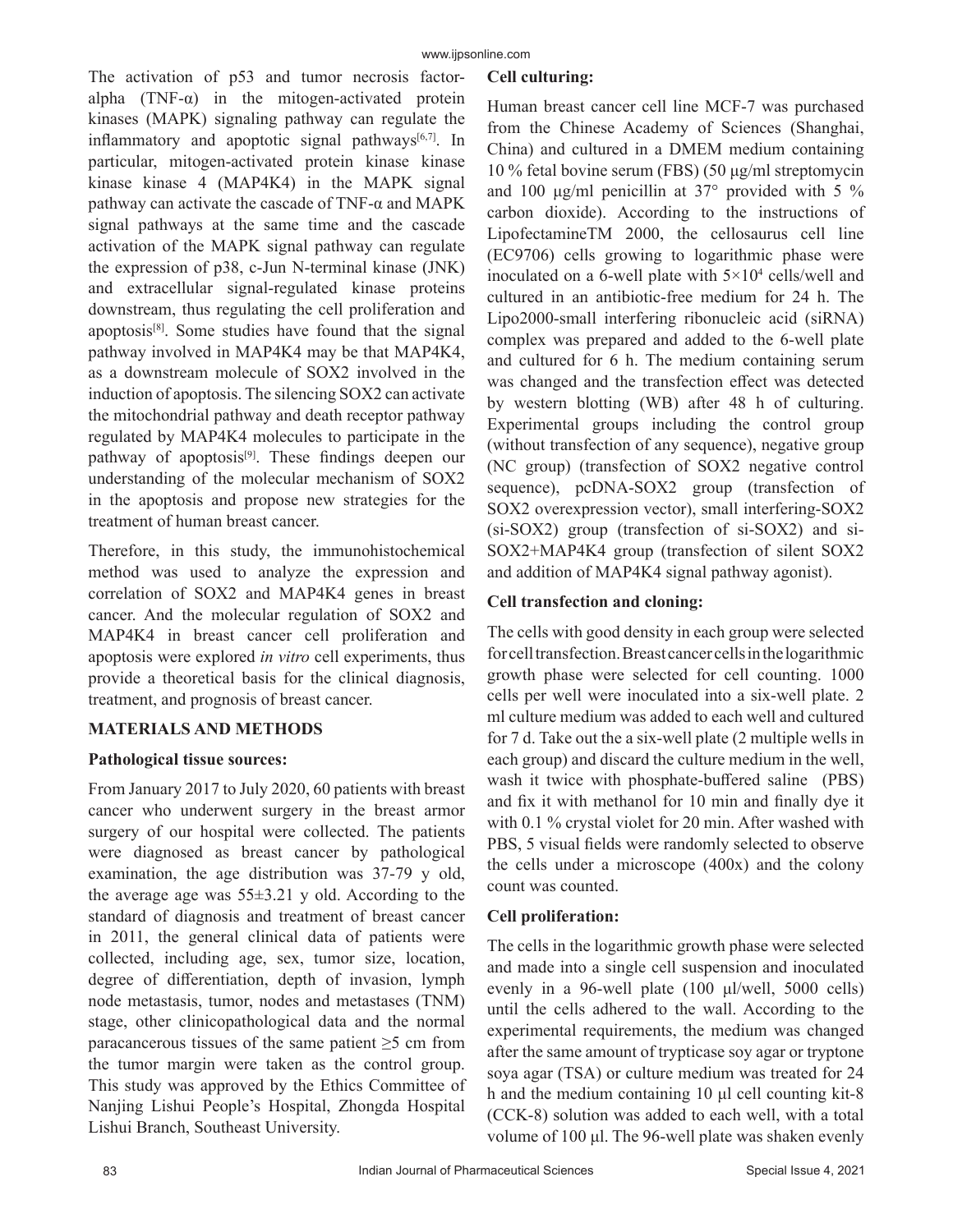and incubated for 0.5-4 h. The absorbance of each well at 490 nm wavelength was measured by the microplate reader.

## **Cell cycle:**

The cells in the logarithmic growth phase were prepared into a single cell suspension and inoculated in a six-well plate. After the cells adhered to the wall, the drugs were added and cultured for 48 h according to the experimental requirements. The cells of different treatment groups were collected and centrifuged for 10 min at 1500 rpm. The supernatant was discarded and the cells were washed twice with 1×PBS solution. The cell density was adjusted to  $2 \times 10^6$  cells per group. After centrifuged and discarded the supernatant, 70 % ethanol after pre-cooling was added and incubated at -20° overnight. Then centrifuged at 2000 rpm for 5 min, discard the supernatant, wash it with PBS twice and resuspend, propidium iodide (PI) solution was added and avoid light reaction for 30 min at room temperature. It was detected by flow cytometry within 1 h.

#### **Apoptosis:**

The cells in the logarithmic growth phase were prepared into a single cell suspension and inoculated in a six-well plate. After the cells adhered to the wall, different treatment drugs were added and cultured for 48 h according to the experimental requirements. The cells were digested and collected with trypsin without ethylenediamine tetraacetic acid (EDTA) to make cell suspension. The cells were washed with PBS twice and centrifuged at 2000 rpm for 5 min to ensure that there were at least  $(1-5) \times 10^5$  cells. After the cells were suspension by 500 μl binding buffer, 5 μl annexin V-fluorescein isothiocyanate (FITC) solution was added to mix well and finally 5 μl PI was added at room temperature for 5-15 min. It was detected by flow cytometry within 1 h.

## **Detection of transwell migration and invasion:**

To detect the degree of cell migration and invasion, transwell was measured. The membranes coated with matrix glue (invasion assay) or matrix glue-uncoated (migration assay) were placed in the upper chamber overnight (37°). After trypsin cleavage, the serum-free medium was used to prepare the diluent. Next, the cells were transferred to the upper chamber and the medium supplemented with 5 mg/l fibronectin and 10 % FBS was added to the lower chamber. After being cultured in a 5 %  $CO_2$  incubator (37°) for 24 h, the cells entering the lower chamber through the membrane were fixed with methanol for about 20 min and then stained with

crystal violet (0.1 %) for 10 min. Finally, the cells were examined and counted by a light microscope (Nikon, Japan).

## **Quantitative real-time polymerase chain reaction detection:**

Michigan Cancer Foundation-7 (MCF7) cells cultured for 48 h in each group were collected and ribonucleic acid (RNA) was extracted by RNA extraction kit. The amplification primers of SOX2, MAP4K4, JNK, p53, TNF-α and glyceraldehyde 3-phosphate dehydrogenase (GAPDH) were designed and synthesized by TaKara company. RNA was reverse transcribed into complementary DNA by the PrimeScript real time (RT) kit according to the instructions, and then used for quantitative polymerase chain reaction (qPCR) according to the instructions of the SYBR Premix ExTaq TMII kit. qPCR was detected in ABIPRISM 7300 system with GAPDH as the internal reference, the relative expression levels of SOX2, MAP4K4, JNK, p53 and TNF-α were calculated. The experiment was repeated 3 times in each group and 3 samples were taken each time.

## **Western blotting (WB):**

The total protein extracted by lysis buffer and determined by radioimmunoprecipitation and separated by sodium dodecyl sulfate polyacrylamide gel electrophoresis (SDS-PAGE) (Bio-Rad, USA). The protein was transfer to the polyvinylidene fluoride membrane and blocked with 5 % skim milk for 1 h. The primary antibody against p53 and Bcl-2-associated X protein (Bax) was incubated overnight at 4°. Next, after incubation with antiphospholipid syndrome (APS) immunoglobulin G (IgG)-horseradish peroxidase (HRP) (BOSTER) secondary antibody, the immune complex was displayed by enhanced chemiluminescence. The relative protein expression was determined by optical densitometry with Image J software.

## **Immunohistochemical:**

The expressions of SOX2 and MAP4K4 in breast cancer tissues and adjacent normal tissues were detected by the immunohistochemical method. All tissues were fixed with 4 % neutral formaldehyde solution and embedded with paraffin to make slices, followed by drying, dewaxing and hydration with xylene and gradient ethanol and antigen repair with citrate buffer solution. The primary antibody was added and incubated overnight at 4° then reheated at 37°. The secondary antibody was added and incubated at room temperature for 30 min then rinsed repeatedly with PBS for 3 times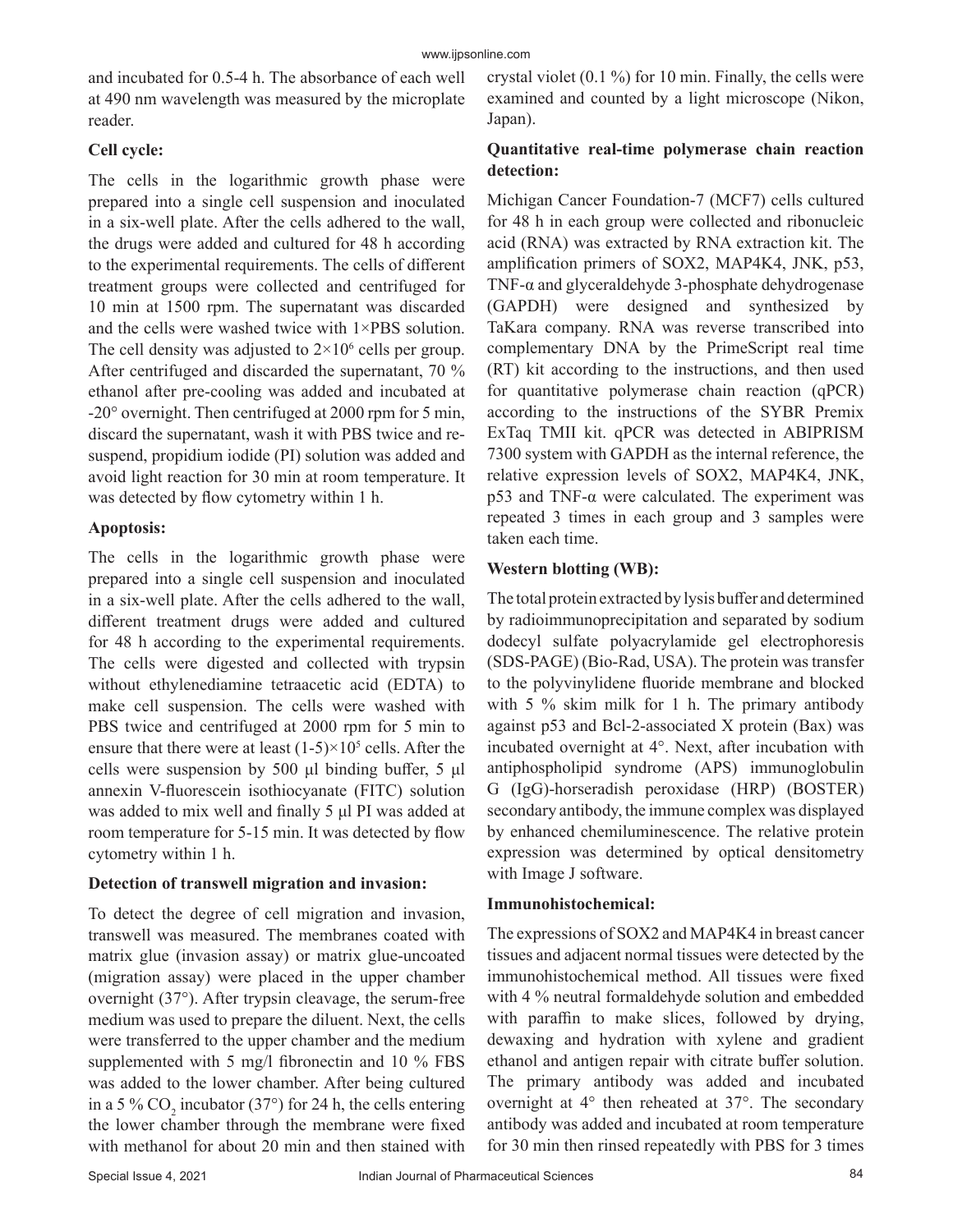and coloration by 3,3′-Diaminobenzidine (DAB) for 2 min. After rinsing with distilled water, it was stained with hematoxylin, dehydrated with gradient ethanol and xylene, sealed with neutral gum and observed under a light microscope. Ten visual fields (400x) were randomly selected and scored according to the degree of cell staining and the proportion of positive cells 6. The degree of cell staining was 0 (no staining), 1 (weakly positive staining), 2 (moderate positive staining) and 3 (strong positive staining). The proportion of positive cells: 1 point (<25 %), 2 points (25 %-50 %), 3 points (50 %-75 %) and 4 points ( $\geq$ 75 %). Taking the product of staining degree score and positive cell proportion score as the final result, the total score<6 was regarded as negative and vice versa.

#### **Statistical analysis:**

All the experiments were repeated three times independently. Quantitative data were expressed as mean±SD, GraphPad Prism 8.0.1 (GraphPad Software, La Jolla, CA) for comparing and evaluating data between groups. The differences between the two groups were analyzed by t-test. Kruskal-Wallis test was used to compare the differences among the three groups. p<0.05 indicates that the difference is significant.

#### **RESULTS AND DISCUSSION**

The positive rates of SOX2 and MAP4K4 in breast cancer tissues were 83.33 % and 86.67 % respectively. The expression of SOX2 and MAP4K4 protein in breast cancer was not related to tumor diameter, patient's age and menopausal status but related to TNM stage and metastasis of the tumor, as shown in Table 1. The results of quantitative reverse transcription polymerase chain reaction (qRT-PCR) and WB showed that there was no significant difference in the expression of SOX2 messenger RNA (mRNA) and protein between the NC group and the control group. Compared with the NC group, the expression of SOX2 mRNA and protein in the si-SOX2 group decreased significantly, which indicated that we silenced the expression of the SOX2 gene (fig. 1). The results of qRT-PCR and WB showed that there were significant differences in the expression of mRNA and protein between the different groups ( $p$ <0.05). There was no significant difference between the NC group and the control group  $(p>0.05)$ . Compared with the NC group, the expression levels of mRNA and protein in the pcDNA-SOX2 group were significantly increased, while those in the si-SOX2 group were significantly decreased. Compared with the si-SOX2 group, the expression level of mRNA and protein in the si-SOX2+MAP4K4 group were increased (fig. 2).

| Clinicopathological<br>features | Cases | SOX2 positive expression |        | MAP4K4 positive expression |        |
|---------------------------------|-------|--------------------------|--------|----------------------------|--------|
|                                 |       | n                        | p      | n                          | p      |
| Age $(y)$                       |       |                          |        |                            |        |
| <45                             | 12    | 8                        | >0.05  | 7                          |        |
| $>45$                           | 48    | 42                       |        | 45                         | >0.05  |
| Menopausal status               |       |                          |        |                            |        |
| Yes                             | 34    | 23                       | >0.05  | 22                         | >0.05  |
| No                              | 26    | 14                       |        | 15                         |        |
| Tumor diameter                  |       |                          |        |                            |        |
| >2 cm                           | 33    | 26                       | >0.05  | 26                         | >0.05  |
| $\leq$ 2 cm                     | 27    | 20                       |        | 18                         |        |
| Lymphatic<br>metastasis         |       |                          |        |                            |        |
| Yes                             | 24    | 22                       | < 0.05 | 20                         | < 0.05 |
| No                              | 36    | 10                       |        | 11                         |        |
| TNM stage                       |       |                          |        |                            |        |
| $\left\  \cdot \right\ $        | 25    | 13                       | < 0.05 | 12                         | 0.05   |
| $III - IV$                      | 35    | 28                       |        | 31                         |        |

**TABLE 1: THE RELATIONSHIP BETWEEN THE PROTEIN EXPRESSION OF SOX2 AND MAP4K4 AND THEIR CLINICOPATHOLOGICAL FEATURES IN BREAST CANCER**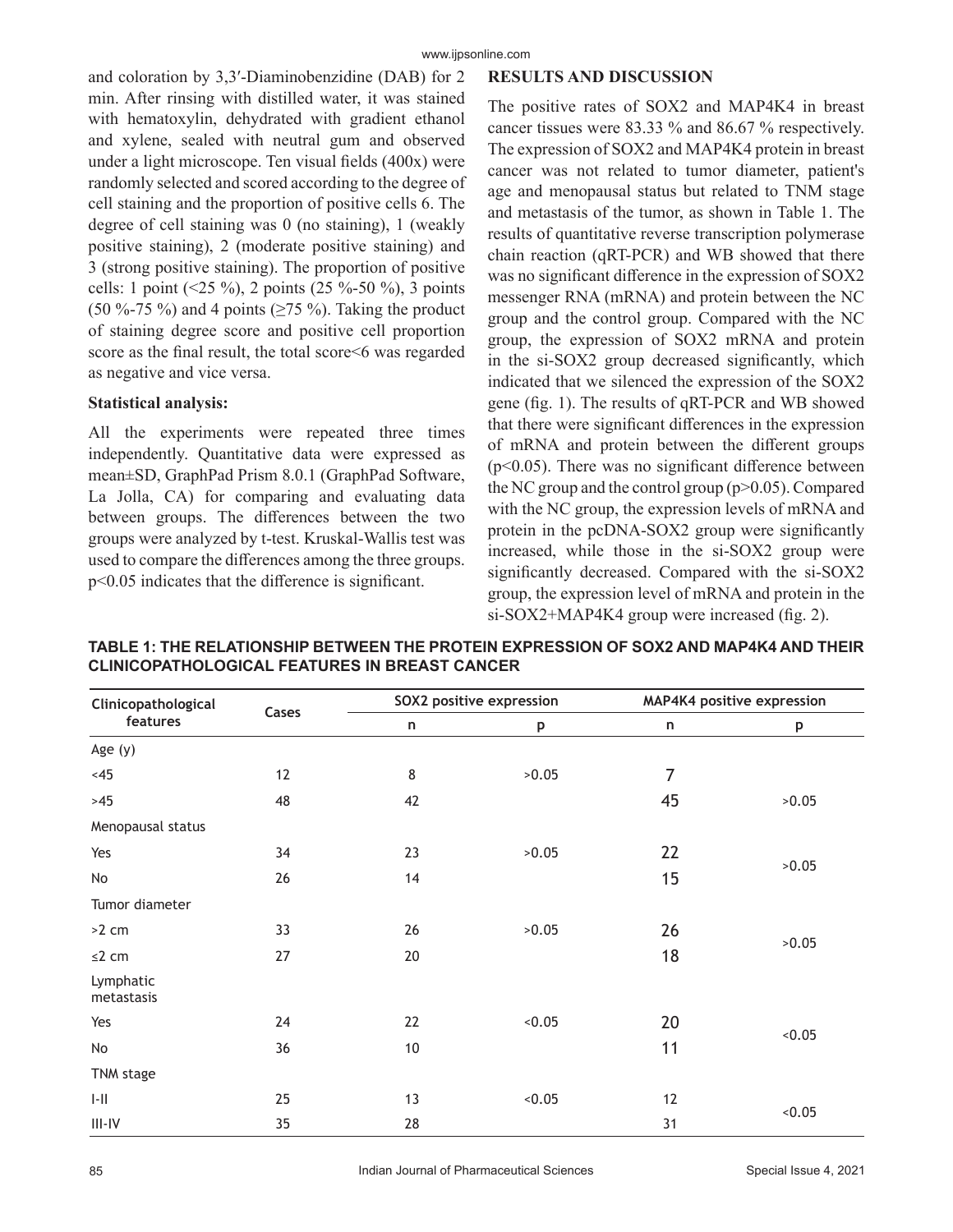

**Fig. 2: Effect of the SOX2 gene silencing on MAP4K4 signal pathway;**  $(\blacksquare)$  **NC;**  $(\blacksquare)$  **Control;**  $(\blacksquare)$  **si-SOX2;**  $(\blacksquare)$  si-SOX2+MAP4K4;  $(\blacksquare)$  pcNDA-SOX2

CCK8 detection showed that there was no significant difference in the ability of cell proliferation in each group at 0 h ( $p$  $>$ 0.05), and there was a significant difference between 24-96 h. There was no significant difference between the blank group and NC group  $(p>0.05)$ . Compared with the NC group, the cell proliferation rate in the pcDNA-SOX2 group was significantly increased at 48-96 h, while that in the si-SOX2 group was significantly decreased at 24-96 h. Compared with the si-SOX2 group, the cell proliferation rate of the si-SOX2+MAP4K4 group increased gradually at 24-96 h (fig. 3). The results of the scratch test and the Transwell invasion showed that there were significant differences in cell migration and invasion between groups. There was no significant difference between the blank group and NC group (p>0.05). Compared with the NC group, the ability of cell migration and invasion in the pcDNA-SOX2 group was significantly enhanced, while that in the si-SOX2 group was significantly decreased. Compared with the si-SOX2 group, the ability of cell migration and invasion in si-SOX2+MAP4K4 group was decreased (fig. 4).

The results of flow cytometry showed that there was a significant difference in the apoptosis between the groups  $(p<0.05)$ . There was no significant difference between the blank group and NC group  $(p>0.05)$ . Compared with the NC group, apoptosis was significantly decreased in the pcDNA-SOX2 group, but significantly increased in the si-SOX2 group. The ability of apoptosis in si-SOX2+MAP4K4 group was lower than that in the si-SOX2 group (fig. 5). Breast cancer mainly refers to the malignant tumor that occurs in the epithelial tissue of the mammary gland. Because the breast was not the main organ to maintain life, breast cancer in situ was not fatal<sup>[7]</sup>. However, breast cancer may metastasize to the liver, kidney and other important tissues or organs, which affecting the life safety of patients. The incidence of breast cancer in China was increasing. In recent years, molecular biology technology has become a research hotspot in the diagnosis and treatment of breast cancer<sup>[8]</sup>.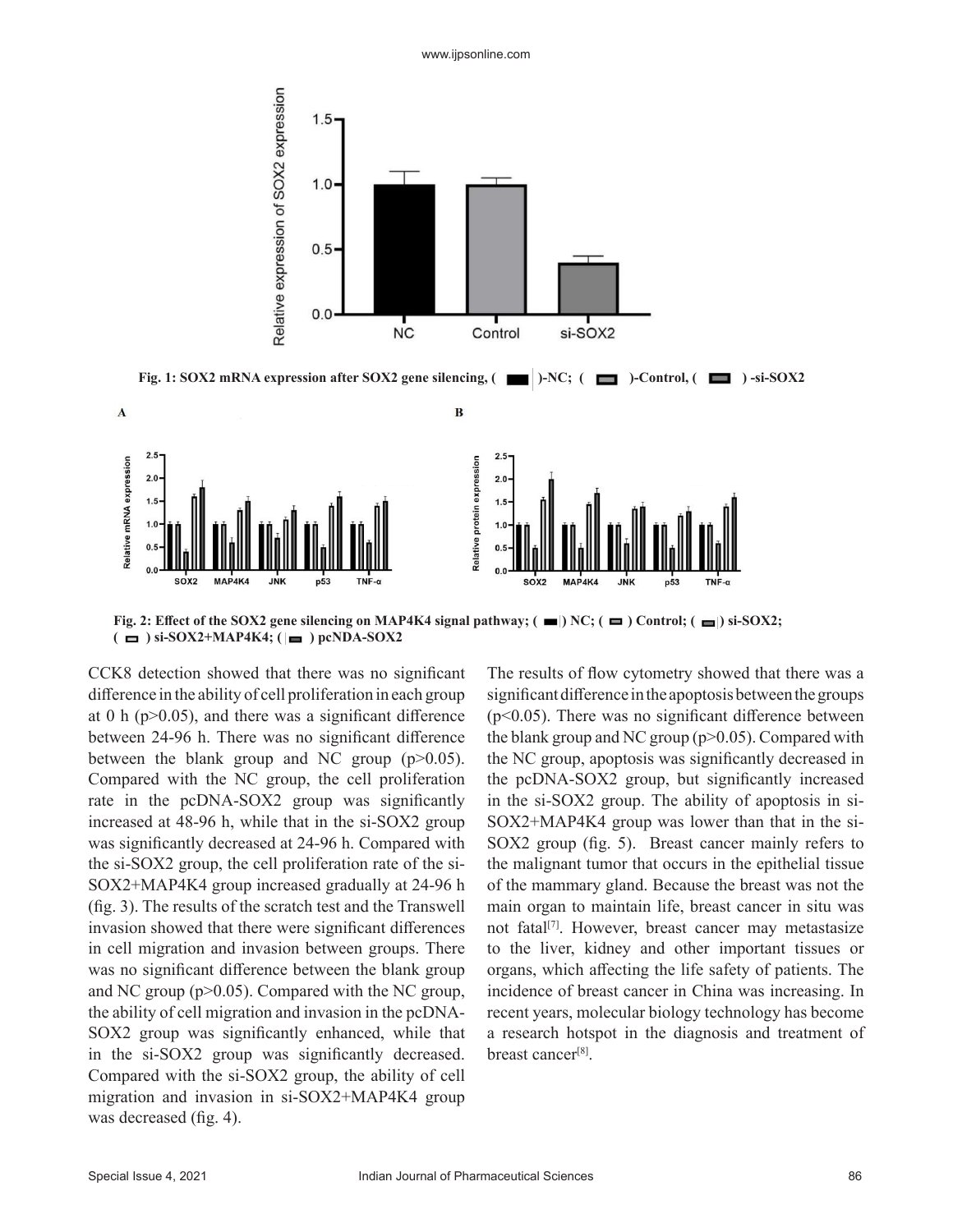

Fig. 3: Effect of the SOX2 gene silencing on cell proliferation; ( $\rightarrow$ ) NC; ( $\rightarrow$ ) Control; ( $\rightarrow$ ) si-SOX2;  $(\div)$  si-SOX2+MAP4K4;  $(\div)$  pcNDA-SOX2



**Fig. 4: Effects of the SOX2 gene silencing on cell migration and invasion; (** $\blacksquare$ **) NC; (** $\blacksquare$ **) Control; (** $\blacksquare$ **) si-SOX2; (** $\Box$ ) si-SOX2+MAP4K4; ( $\Box$ ) pcNDA-SOX2



**Fig. 5: Effect of the SOX2 gene silencing on apoptosis; (** $\blacksquare$ **) NC; (** $\blacksquare$ **) Control; (** $\blacksquare$ **) si-SOX2; (** $\Box$ ) si-SOX2+MAP4K4; ( $\Box$ ) pcNDA-SOX2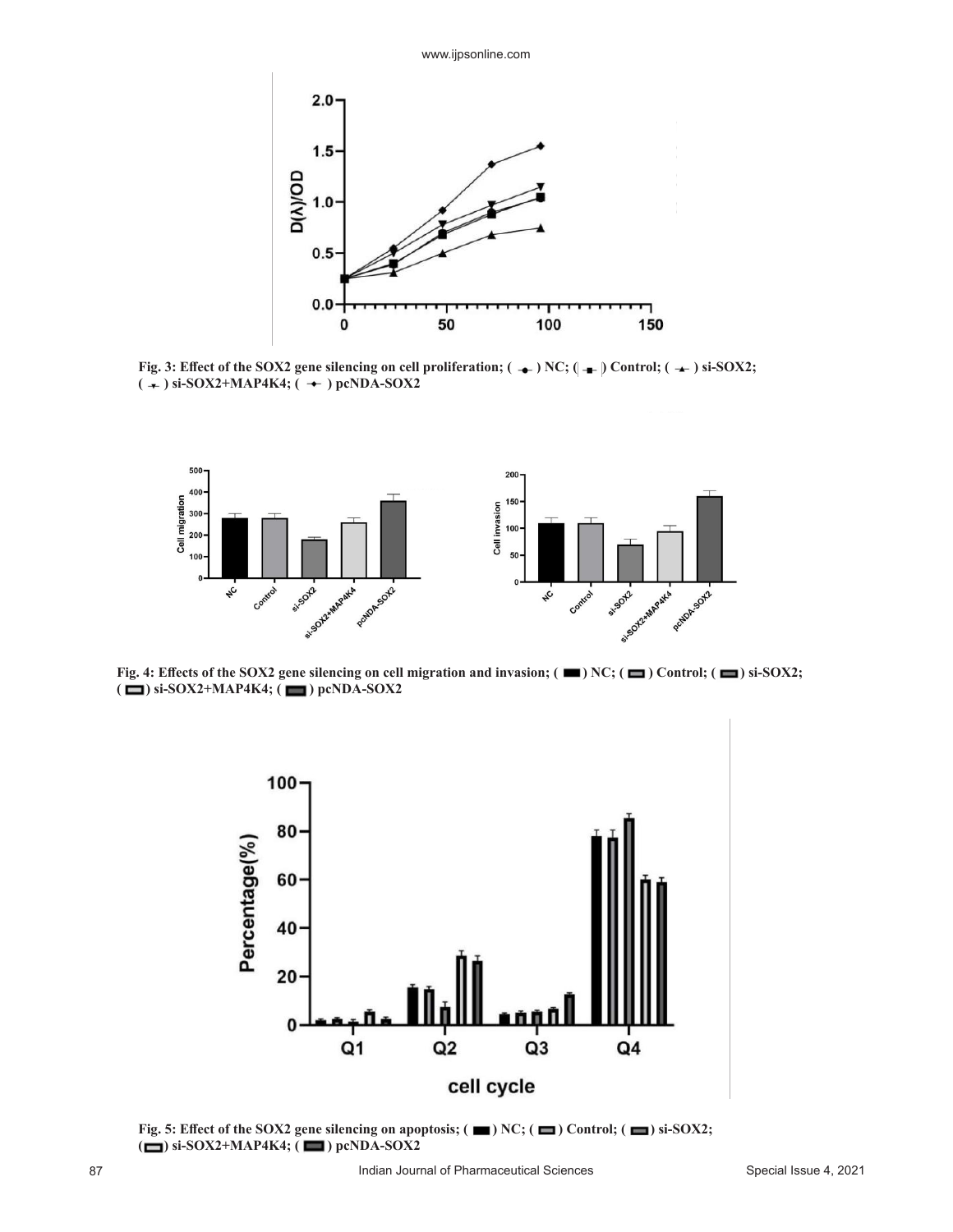SOX2 was an important member of the SOX family. It was expressed in the inner cell mass, ectoderm and germ cells of the early embryo which was closely related to the growth and development of the ectoderm in the early stage of the embryo. Knockout of SOX2 will lead to the differentiation of the trophoblast of ESCs, the expression deletion of SOX2 will make the embryo stop at the implantation stage, and the expression of SOX2 strictly follows the time and space restriction<sup>[10]</sup>. Tripolitsioti *et al.*[11] confirmed that the SOX2 was highly expressed in glandular intraepithelial neoplasia and pancreatic ductal carcinoma. Nidhi *et al*.<sup>[12]</sup> studies have shown that the SOX2 was highly expressed in breast cancer. In this study, the expression of SOX2 and MAP4K4 in the breast cancer tissues  $(63.33 \%)$  was significantly higher than those in normal tissues (13.33 %), indicating that SOX2 and MAP4K4 may play a key role in the formation, occurrence and development of breast cancer. The expression of SOX2 and MAP4K4 in breast cancer was not related to the tumor size, menopausal state and age but related to the TNM stage of the tumor, indicating that the expression of SOX2 and MAP4K4 was related to the malignant biological behavior of breast cancer. At the same time, the results showed that SOX2 was closely related to lymph node metastasis ( $p<0.05$ ). The results suggest that the sustained high expression of SOX2 and MAP4K4 may further participate in the invasion and growth of breast cancer. Due to the up-regulated expression of SOX2 and MAP4K4 in breast cancer, normal cells lose the limitation of apoptosis in the proliferation cycle. The continuous proliferation and division of breast cancer cells reduce the number of apoptosis, resulting in the formation of metastatic tumors in adjacent and distant tissues of malignant tumors. The results show that the SOX2 and MAP4K4 may play an important role in lymph node metastasis of breast cancer.

A large number of studies have shown that SOX2 was involved in the apoptosis, but the mechanism of SOX2 in the apoptosis pathway was not clear<sup>[13-16]</sup>. It has been found that SOX2 gene silencing activates the death receptor and mitochondrial signal transduction pathway and effectively induces the apoptosis in human non-small cell lung cancer. It was worth noting that the down-regulation of SOX2 leads to the activation of MAP4K4, which was related to the cell apoptosis. Therefore, this study speculates that there may be SOX2 in breast cancer that inhibits the expression of downstream related proteins of MAP4K4 through the MAP4K4 signal pathway and blocks the development of breast cancer. Based on this corollary, this paper verified the mechanism of the SOX2 gene silencing mediated MAP4K4 signal pathway on the biological characteristics of breast cancer cells.

The results of this study show that SOX2 silencing can reduce the mRNA and protein expression of the SOX2 gene significantly. At the same time, the expression of SOX2, MAP4K4, JNK, p53 and TNF-α increased after pcDNA-SOX2 transfection, while decreased after si-SOX2 transfection. Therefore, compared with the effect of the overexpression of SOX2 on the expression of proteins related to MAP4K4 signal pathway in cancer cells, SOX2 silencing can activate the MAP4K4 signal pathway. In addition, a si-SOX2+MAP4K4 group was established to support the activation of MAP4K4 signal pathway by silencing SOX2 expression. The expression of SOX2, JNK, p53, and TNF-α was inhibited by the transfection of si-SOX2 and MAP4K4, which confirmed the rationality of this conjecture. At the same time, si-SOX2 transfection led to the weakening of cell growth, the weakening of cell proliferation, migration and invasion, and the increase of apoptosis. Si-SOX2+MAP4K4 transfection can reverse the above trend after si-SOX2 transfection. Therefore, SOX2 gene silencing can activate the MAP4K4 signal pathway and participate in the regulation of the biological characteristics of breast cancer cells.

In conclusion, this study confirmed that SOX2 silencing can promote breast cancer cell proliferation, migration and invasion and inhibit apoptosis by activating MAP4K4 signal pathway, which provides a potential molecular target for targeted therapy of breast cancer.

## **Acknowledgements:**

This work was supported by the Medical Science and Technology Development Project of Nanjing (YKK16237), the Clinical Medicine Science and Technology Development Fund Project of Jiangsu University (JLY20180033) and the Medical Science and Technology Development Special Fund Project of Nanjing (YKK19136).

## **Conflicts of interest:**

The authors declared no conflict of interest.

# **REFERENCES**

- 1. Xiao W, Zheng S, Xie X, Li X, Zhang L, Yang A, *et al.* SOX2 promotes brain metastasis of breast cancer by upregulating the expression of FSCN1 and HBEGF. Mol Ther Oncolytics 2020;17:118-29.
- 2. El-Benhawy SA, El-Sheredy HG, Ghanem HB, Abo El-Soud AA. Berberine can amplify cytotoxic effect of radiotherapy by targeting cancer stem cells. Breast Cancer Manag 2020;9(2):BMT41.